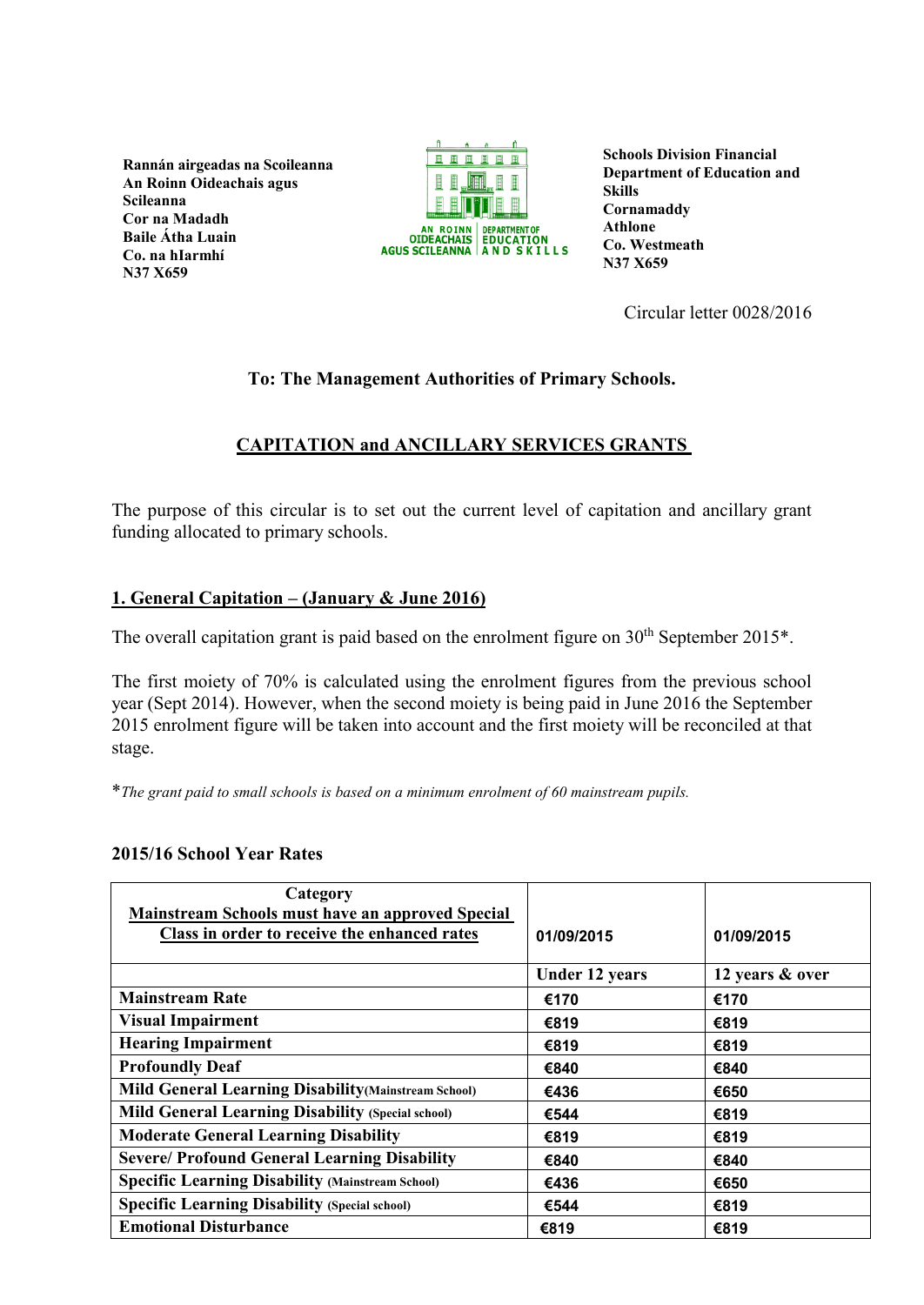| <b>Severe Emotional Disturbance</b>                                             | €840 | €840 |  |
|---------------------------------------------------------------------------------|------|------|--|
| <b>Physical Disability</b>                                                      | €819 | €819 |  |
| <b>Autism/Autistic Spectrum Disorders (ASD)</b>                                 | €840 | €840 |  |
| <b>Specific Speech and Language Disorder</b>                                    | €819 | €819 |  |
| <b>Multiple Disabilities</b>                                                    | €840 | €840 |  |
| <b>Traveller Children</b>                                                       | €240 | €240 |  |
| <b>Out of Control</b>                                                           | €840 | €840 |  |
| All enhanced rates are inclusive of the                                         |      |      |  |
| mainstream rate of $£170$                                                       |      |      |  |
|                                                                                 |      |      |  |
| National Schools in which a BOM has been established = $£170$ per pupil         |      |      |  |
| National Schools maintained by OPW = $668$ per pupil                            |      |      |  |
| Scoileanna Lan Ghaeilge = $\epsilon$ 193 per pupil (mainstream + $\epsilon$ 23) |      |      |  |
| Minimum Grant to small schools based on 60 pupils                               |      |      |  |
| Model Schools paid Special pupils enhanced rate only - above rates less $6170$  |      |      |  |

Enhanced capitation rates are payable in respect of pupils attending special schools and special classes attached to mainstream schools to assist with the extra costs associated with the running costs of classrooms with a small number of pupils operating specialist provision.

### **2. Ancillary Services (secretary/caretaker) Capitation Grant – (March 2016)**

The ancillary services grant is intended to assist schools that have not been provided with secretarial and/or caretaking assistance under the 1978/1979 schemes. Under these schemes the secretary and/or caretaker are paid directly through the Department payroll.

If a school has a full time secretary under the 1978/1979 schemes, but has no caretaker under the schemes (or vice versa), the school is entitled to receive additional grant assistance in respect of caretaking or secretarial services as outlined.

#### **(A) Mainstream Schools**

The ancillary services grant is based on the enrolment figure on 30<sup>th</sup> September 2015. The grant paid to small school is based on a minimum enrolment of 60 pupils, while the maximum grant paid is based on an enrolment figure of 500 pupils.

#### **Standard rate of €153.00 per pupil to cover both secretary and caretaker (Full grant)**

#### **Standard rate of €77.50 per pupil to cover either secretary or caretaker (reduced grant)**

Please see Circular 0076/2015 for more information.